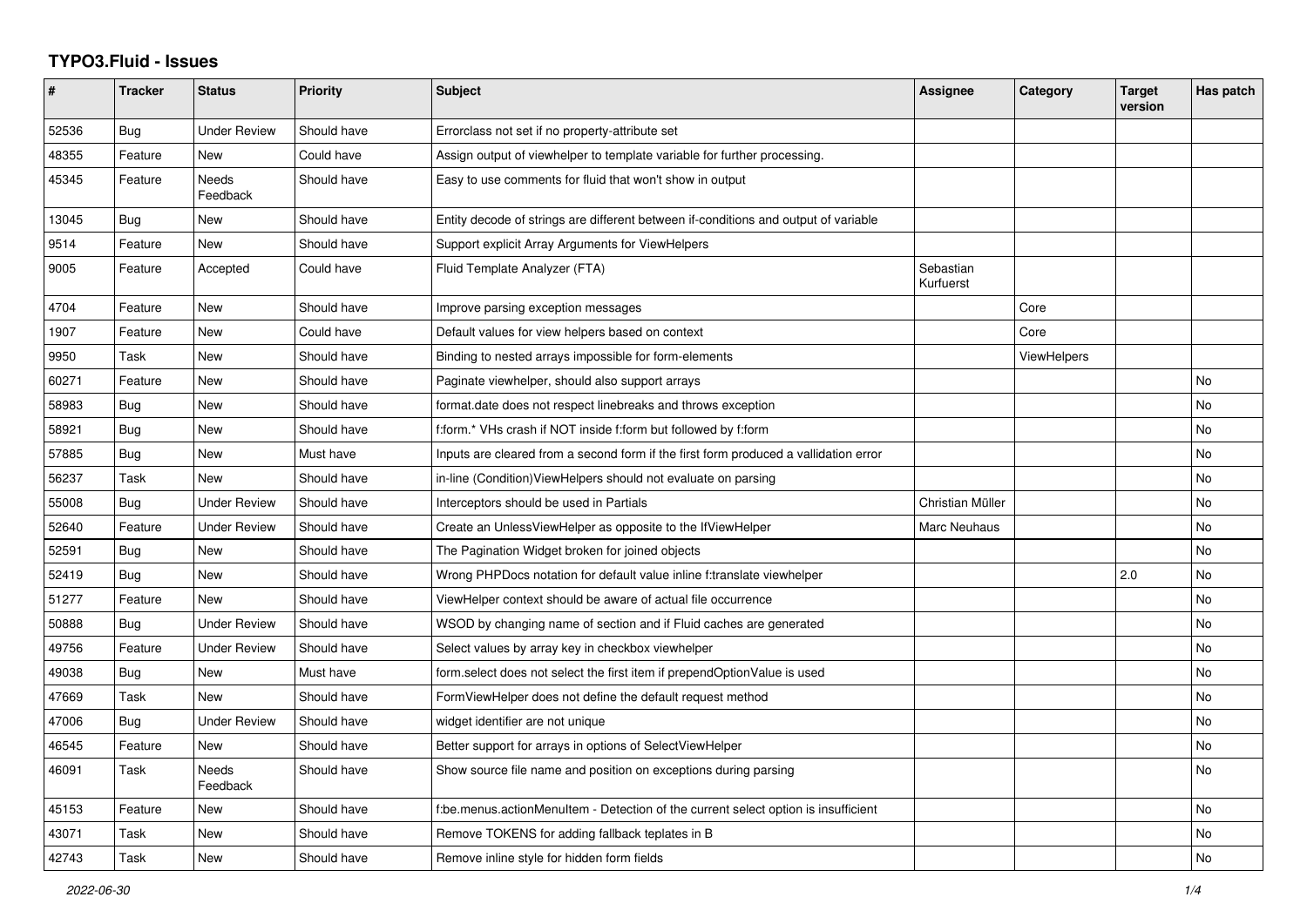| #     | <b>Tracker</b> | <b>Status</b>            | <b>Priority</b> | Subject                                                                                                     | <b>Assignee</b>        | Category | <b>Target</b><br>version | Has patch     |
|-------|----------------|--------------------------|-----------------|-------------------------------------------------------------------------------------------------------------|------------------------|----------|--------------------------|---------------|
| 42397 | Feature        | New                      | Should have     | Missing viewhelper for general links                                                                        |                        |          |                          | <b>No</b>     |
| 40081 | Feature        | New                      | Should have     | Allow assigned variables as keys in arrays                                                                  |                        |          |                          | No            |
| 38130 | Feature        | New                      | Should have     | Checkboxes and multiple select fields should have an assignable default value                               |                        |          |                          | No            |
| 37095 | Feature        | New                      | Should have     | It should be possible to set a different template on a Fluid TemplateView inside an<br>action               | Christopher<br>Hlubek  |          |                          | No            |
| 33215 | Feature        | New                      | Should have     | RFC: Dynamic values in ObjectAccess paths                                                                   |                        |          |                          | <b>No</b>     |
| 28554 | Bug            | New                      | Should have     | (v4) implement feature flag to disable caching                                                              |                        |          |                          | No            |
| 28553 | Bug            | New                      | Should have     | improve XHProf test setup                                                                                   |                        |          |                          | No            |
| 28552 | Bug            | <b>New</b>               | Should have     | (v5) write ViewHelper test for compiled run; adjust functional test to do two passes<br>(uncached & cached) |                        |          |                          | No            |
| 28551 | Bug            | Accepted                 | Should have     | (v4) backport VHTest                                                                                        | Sebastian<br>Kurfuerst |          |                          | No            |
| 28550 | Bug            | New                      | Should have     | (v4) make widgets cacheable, i.e. not implement childnodeaccess interface                                   |                        |          |                          | No            |
| 28549 | Bug            | New                      | Should have     | make widgets cacheable, i.e. not implement childnodeaccess interface                                        |                        |          |                          | No            |
| 5636  | Task           | <b>Under Review</b>      | Must have       | Form_RadioViewHelper and CheckBoxViewHelper miss check for existing object<br>before it is accessed.        |                        |          |                          | No            |
| 3291  | Feature        | Needs<br>Feedback        | Should have     | Cacheable viewhelpers                                                                                       |                        |          |                          | No            |
| 62346 | Feature        | New                      | Could have      | f:comment should have high precende                                                                         |                        | Core     | 3.x                      | No            |
| 46257 | Feature        | <b>Under Review</b>      | Should have     | Add escape sequence support for Fluid                                                                       |                        | Core     |                          | No            |
| 39990 | Bug            | New                      | Should have     | Same form twice in one template: hidden fields for empty values are only rendered<br>once                   |                        | Core     |                          | No            |
| 33551 | <b>Bug</b>     | New                      | Must have       | View helper values break out of a partial scope                                                             | Sebastian<br>Kurfuerst | Core     |                          | No            |
| 33394 | Feature        | <b>Needs</b><br>Feedback | Should have     | Logical expression parser for BooleanNode                                                                   | <b>Tobias Liebig</b>   | Core     |                          | No            |
| 30555 | Feature        | New                      | Could have      | Make TagBuilder more extensible                                                                             |                        | Core     |                          | No            |
| 27607 | Bug            | New                      | Must have       | Make Fluid comparisons work when first element is STRING, second is NULL.                                   |                        | Core     |                          | No            |
| 12863 | Bug            | New                      | Should have     | Attributes of a viewhelper can't contain a '-'                                                              | Sebastian<br>Kurfuerst | Core     |                          | No            |
| 10472 | Feature        | New                      | Could have      | Fluid Standalone distribution                                                                               |                        | Core     |                          | No            |
| 3481  | <b>Bug</b>     | New                      | Should have     | Use ViewHelperVariableContainer in PostParseFacet                                                           |                        | Core     |                          | No            |
| 60181 | Feature        | New                      | Could have      | Caching mechanism for Fluid Views/Templates                                                                 |                        | View     |                          | No            |
| 46289 | Bug            | Needs<br>Feedback        | Should have     | Enable Escaping Interceptor in XML request format                                                           |                        | View     | 2.0.1                    | No            |
| 45394 | Task           | New                      | Should have     | Forwardport Unit test for standalone view                                                                   |                        | View     |                          | $\mathsf{No}$ |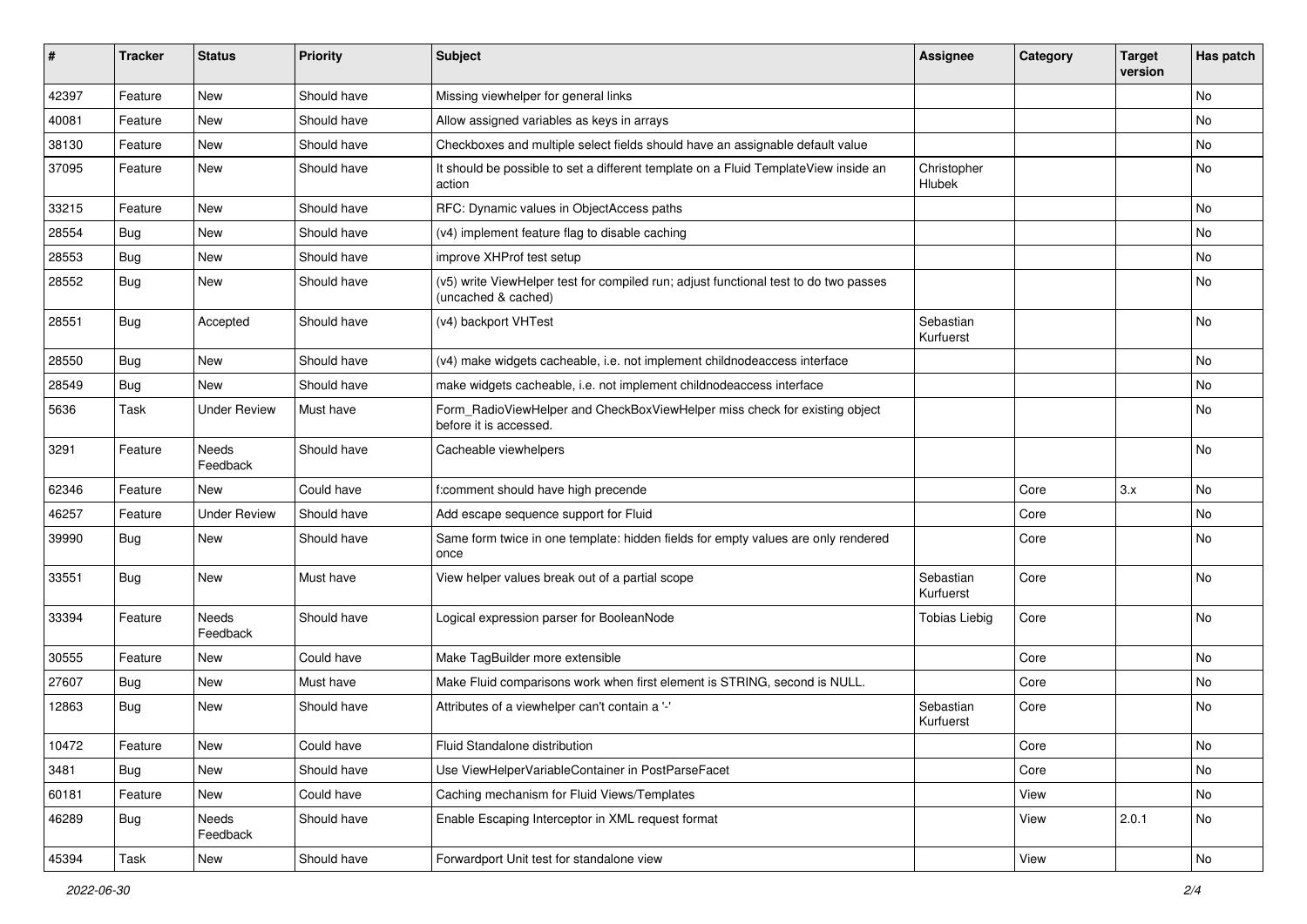| #     | <b>Tracker</b> | <b>Status</b>       | <b>Priority</b>      | <b>Subject</b>                                                                                         | <b>Assignee</b>             | Category           | <b>Target</b><br>version | Has patch |
|-------|----------------|---------------------|----------------------|--------------------------------------------------------------------------------------------------------|-----------------------------|--------------------|--------------------------|-----------|
| 43072 | Task           | New                 | Should have          | Remove TOKENS for adding templates fallback in Backporter                                              |                             | View               |                          | <b>No</b> |
| 38369 | Bug            | New                 | Must have            | Resource ViewHelpers should not fall back to request package                                           |                             | View               |                          | <b>No</b> |
| 8989  | Feature        | Needs<br>Feedback   | Could have           | Search path for fluid template files                                                                   |                             | View               |                          | No        |
| 65424 | Bug            | <b>Under Review</b> | Should have          | SelectViewHelper must respect option(Value Label)Field for arrays                                      |                             | <b>ViewHelpers</b> |                          | No        |
| 60003 | Feature        | <b>New</b>          | Should have          | Add required-Attribute to f:form.password                                                              |                             | ViewHelpers        |                          | <b>No</b> |
| 59057 | Bug            | <b>Under Review</b> | Must have            | Hidden empty value fields shoud be disabled when related field is disabled                             | <b>Bastian</b><br>Waidelich | <b>ViewHelpers</b> |                          | <b>No</b> |
| 54284 | <b>Bug</b>     | New                 | Should have          | Default Option for Switch/Case VH                                                                      |                             | ViewHelpers        |                          | <b>No</b> |
| 54195 | Task           | <b>New</b>          | Should have          | Rename and move FormViewHelper's errorClass value, currently 'f3-form-error'                           | Adrian Föder                | ViewHelpers        |                          | <b>No</b> |
| 51100 | Feature        | New                 | Must have            | Links with absolute URI should have the option of URI Scheme                                           |                             | <b>ViewHelpers</b> |                          | <b>No</b> |
| 49600 | <b>Bug</b>     | New                 | Should have          | f:form tag shown as a HTML on frontend                                                                 |                             | ViewHelpers        |                          | No        |
| 44234 | Bug            | <b>Under Review</b> | Should have          | selectViewHelper's sorting does not respect locale collation                                           |                             | <b>ViewHelpers</b> | 2.1                      | <b>No</b> |
| 43346 | Feature        | <b>Under Review</b> | Should have          | Allow property mapping configuration via template                                                      | Karsten<br>Dambekalns       | ViewHelpers        | 2.1                      | No        |
| 40998 | <b>Bug</b>     | <b>Under Review</b> | Should have          | Missing parent request namespaces in form field name prefix                                            | Sebastian<br>Kurfuerst      | <b>ViewHelpers</b> | 1.1.1                    | No        |
| 40064 | Bug            | New                 | Must have            | Multiselect is not getting persisted                                                                   |                             | ViewHelpers        |                          | No        |
| 39936 | Feature        | New                 | Should have          | registerTagAttribute should handle default values                                                      |                             | ViewHelpers        |                          | No        |
| 37619 | Bug            | New                 | Should have          | Fatal Error when using variable in name attribute of Section ViewHelper                                |                             | ViewHelpers        |                          | No        |
| 36662 | <b>Bug</b>     | Needs<br>Feedback   | Should have          | Checked state isn't always correct when property is collection                                         | Kevin Ulrich<br>Moschallski | ViewHelpers        | 1.1.1                    | <b>No</b> |
| 36410 | Feature        | New                 | Should have          | Allow templates to send arguments back to layout                                                       |                             | ViewHelpers        |                          | <b>No</b> |
| 34682 | <b>Bug</b>     | <b>Under Review</b> | Should have          | Radio Button missing checked on validation error                                                       |                             | <b>ViewHelpers</b> |                          | <b>No</b> |
| 34309 | Task           | New                 | Could have           | Unknown ViewHelpers cause exception - should be handled more graceful                                  |                             | ViewHelpers        |                          | No        |
| 33628 | Bug            | Needs<br>Feedback   | Must have            | Multicheckboxes (multiselect) for Collections don't work                                               | Christian Müller            | <b>ViewHelpers</b> |                          | No        |
| 26664 | Task           | New                 | Won't have this time | Clean up Form ViewHelpers                                                                              |                             | ViewHelpers        |                          | <b>No</b> |
| 26658 | Task           | New                 | Won't have this time | Make Form ViewHelpers consistent                                                                       |                             | ViewHelpers        |                          | No        |
| 10911 | Task           | New                 | Should have          | Tx Fluid ViewHelpers Form AbstractFormViewHelper->renderHiddenIdentityField<br>should be more reliable |                             | ViewHelpers        |                          | No        |
| 8648  | Bug            | New                 | Should have          | format.crop ViewHelper should support all features of the crop stdWrap function                        |                             | <b>ViewHelpers</b> |                          | No        |
| 8491  | Task           | Needs<br>Feedback   | Should have          | link.action and uri.action differ in absolute argument                                                 | Karsten<br>Dambekalns       | ViewHelpers        |                          | No        |